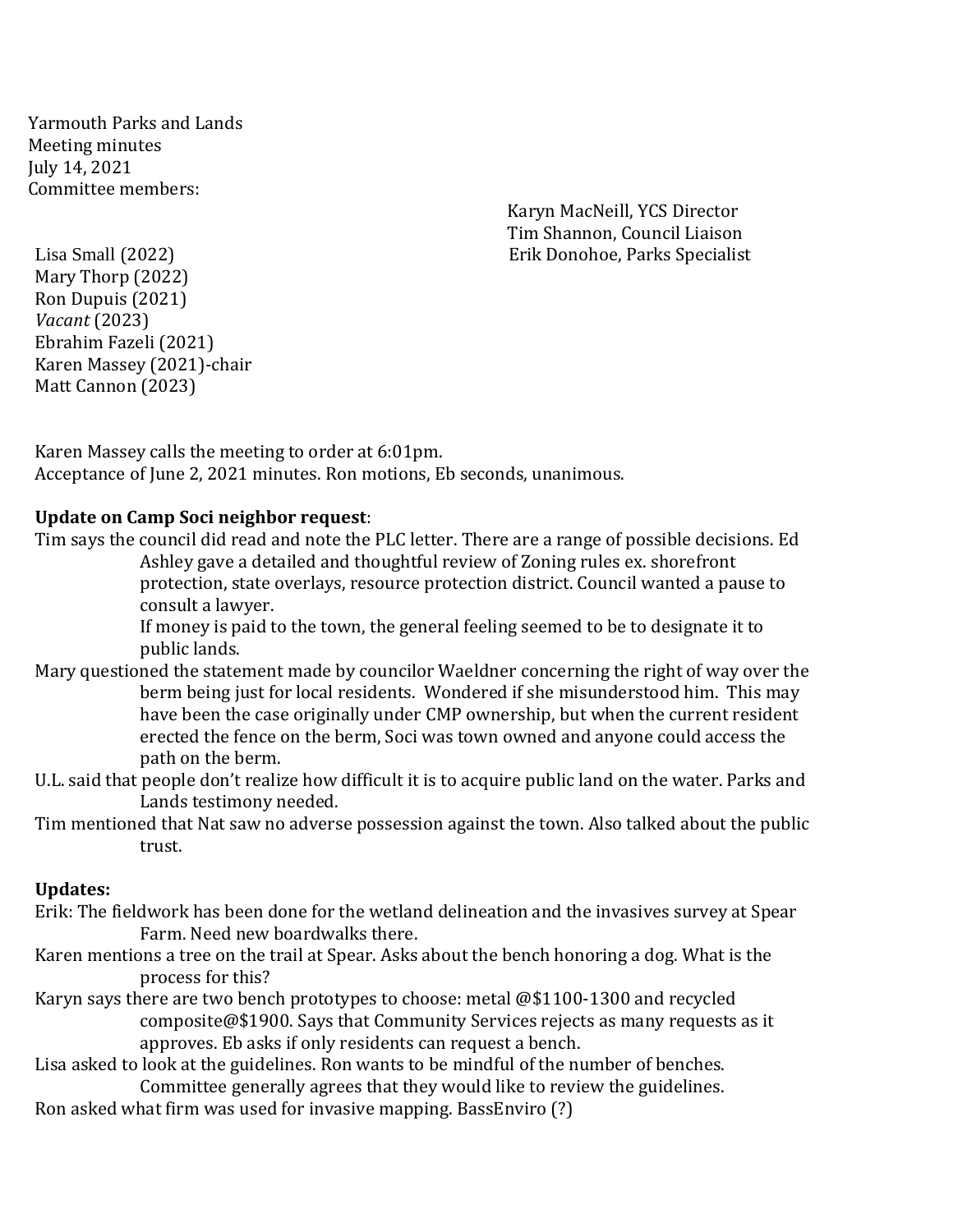Erik continues with updates. There is a new volunteer group to work on boardwalks.

At Riverfront Woods, carriage trail should be started along with a UA and emergency access removable bridge in honor of Gil Broberg . Lisa asks about the UA requirements.

#### **Town Committee updates**:

No news to report.

# **Frank Knight Management Plan**:

The survey is ready and will be noted on kiosks and website. A letter is going out to the direct abutters. Karyn suggests sending it out ASAP.

Also, game cameras will be placed at the two major entrances (East Main and Plimoth). What about the Brookside path? Also, Eb asks that visitors are made aware of the cams. Yes is the answer.

Erik says the management plan will really get going in the fall.

# **Rail Trail discussion**:

Karyn encourages us to weigh in with the council. The council will be looking at forming an advisory committee with the goal of advising the state not to renew the St.L freight permit.

Karen suggests a statement from the PLC on this matter. Also clarifies that the RR line we are discussing is the one that runs right through town by the old railroad station.

# **Sign Standards**:

Lisa and Karyn are waiting on the visuals.

Lisa states there are 3 standard types: a. large post and panel for large parks b. flag style c.

narrow banner (ex. village parks).

Signs would be dark green with large white lettering. 6 inch grey granite posts are recommended for large signs.

Eb asks will our logo be on it? Assured that it is a major component.

Karyn says we need to finalize names for Sligo property and the Village Run. Mary suggests thinking of names and deciding at next meeting.

# **Work Plan discussion**:

Talk of how we get money for acquisitions—appropriations in the budget, Land for Maine's future, impact fees. Eb- who gets the money from impact fees?

- Tim explains that impact fees should actually look at the ACTUAL impact. What impacts do you choose to try to recover from the fee.
- Karyn says the new CIP budget is coming up and that the August meeting needs to look at this AND that support is needed.
- Mary motions to accept the work plan (minus the "other??") and get it to the council. Ron seconds. Unanimous.